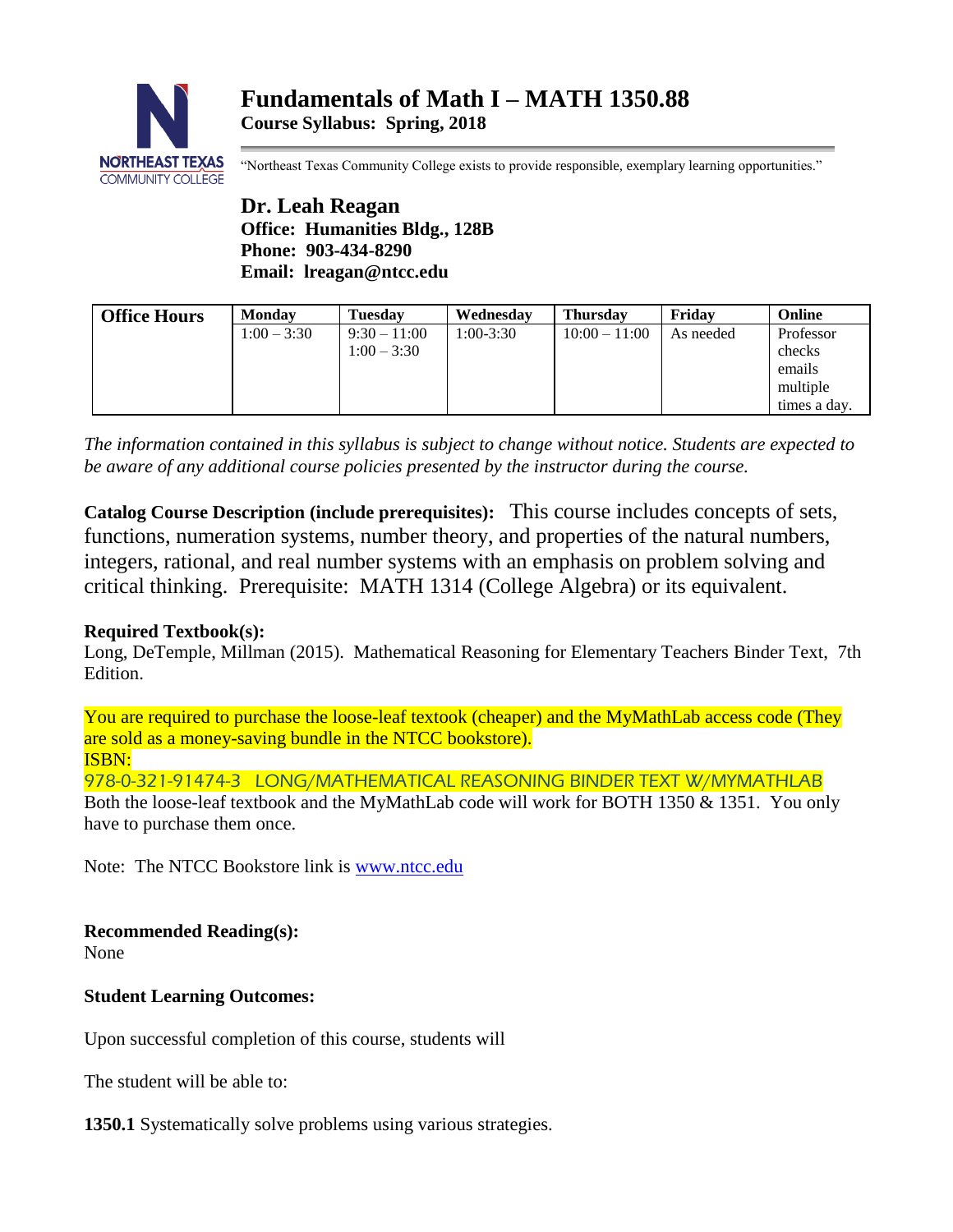- **1350.2** Perform and model addition, subtraction, multiplication, and division on sets, subsets, and various number sets.
- **1350.3** Explore patterns and sequences as inductive and intuitive methods for problem solving.

**1350.4** Apply and use properties of the real number system.

**1350.5** Solve applications using fractions, decimals, percents, ratios, and proportions.

### **SCANS Skills:**

 $N/A$ 

### **Lectures and Discussions:**

Since this is an online class, students must be self-motivated to keep up with the due dates, turn in assignments ON TIME, and take Exams/Quizzes as scheduled. Students need to check their email and Remind 101 accounts DAILY to make sure they receive all communications from the professor.

### **Evaluation/Grading Policy:**

Three major 100 point examinations will be given, which will count for 45% of your total grade (worth 15% each). If an exam is missed or failed, the highest possible make-up grade is a 70 (with instructor notification prior to the exam missed). The  $2<sup>nd</sup>$  exam and the Final Exam MUST BE TAKEN IN PERSON IN THE NTCC TESTING CENTER. If you do not live near NTCC, you may take your exam from any testing facility that is near you (student is responsible for getting testing site information to me and also for paying any fees the alternate testing facility may charge).

The average of a series of homework assignments will be worth 20% of the total grade (all homework is on MyMathLab. All homework due dates are posted on MyMathLab. Homework is due on the due date…no exceptions.

Quizzes (over each chapter) will count for 5% of your overall average.

Two online Projects will count for 10% of your grade (see below for explanation of both).

A comprehensive final examination will contribute 20% to the final grade, and the final must be taken in the testing center of the NTCC campus. If you do not live near NTCC, you may take your exam from a nearby testing facility (student responsible for getting testing site information to me and also for paying any fees the facility may charge).

### **Tests/Exams:**

| 3 Exams ( $2nd$ exam must be taken on campus) $45%$ (15% each) |      |
|----------------------------------------------------------------|------|
| Final Exam (must be taken on campus)                           | 20%  |
| Online Assignments (MyMathLab)                                 | 20%  |
| Quizzes (MyMathLab)                                            | 5%   |
| 2 Projects (explained below)                                   | 10%  |
|                                                                |      |
| TOTAL                                                          | 100% |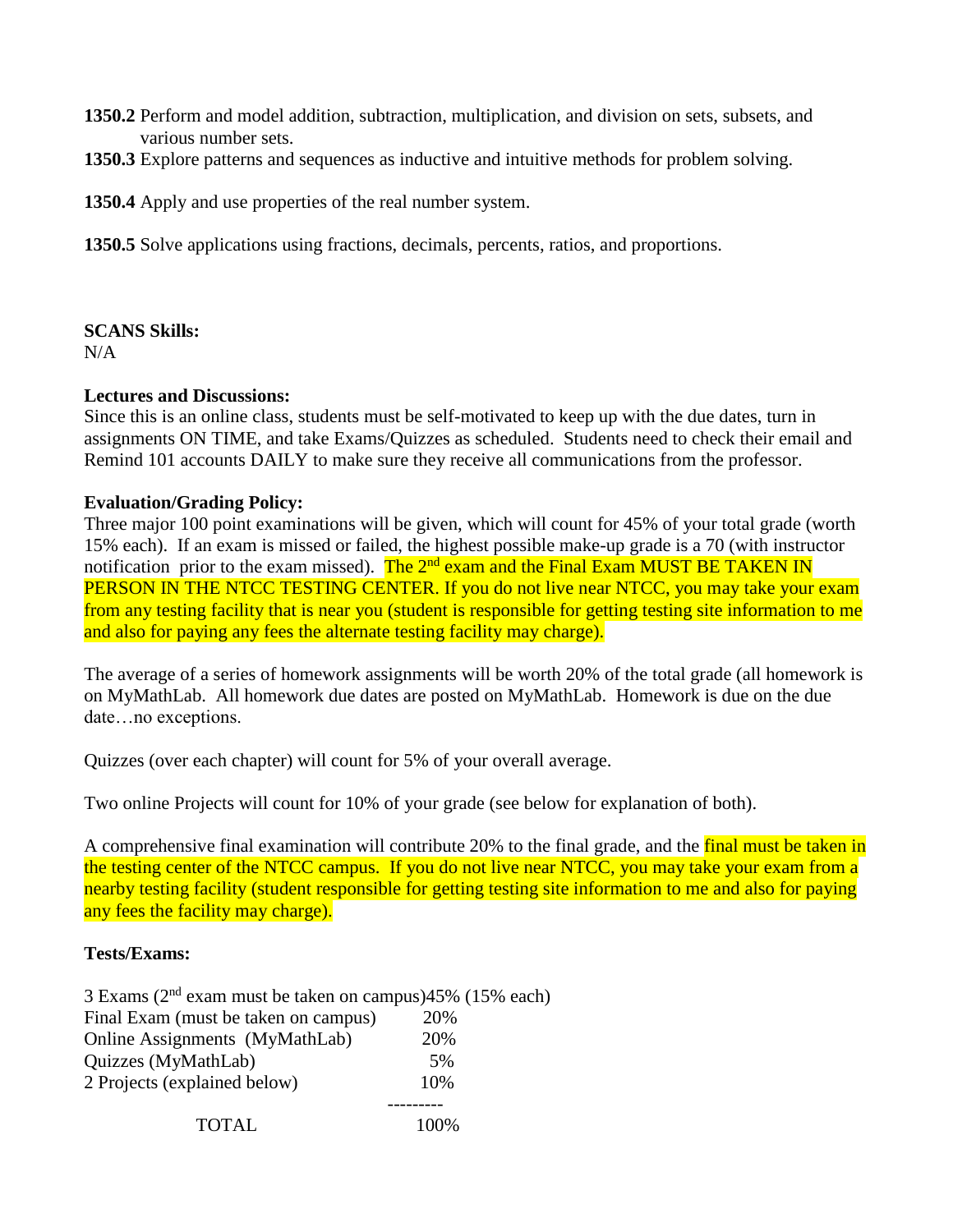"A" 90% "B" 80% "C" 70% "D" 60% "F" Below 60%

# **Project #1 Description (DUE March 5th by midnight)**:

Find a children's book that teaches a math lesson. For instance, "The Greedy Triangle" by Marilyn Burns is a cute story about shapes and angles. I created an activity with play-doh to help students apply what the book teaches (they make different shapes out of the play-doh). You will need to do something similar: find a children's book that you like and create a "hands-on" activity to go along with it. You will then need to write this up (step-by-step instructions on your hands-on activity that goes along with your book) and post it in the Discussion Board on Blackboard in a few of weeks, so please start looking now.

NOTE: Your best bet is to find a teacher (can be any grade level) and ask her to recommend a book and activity...she probably has one you can borrow. You can also google this online...I have found many good activities there. Just be sure to give the author credit on the Discussion Board.

\*\*Be sure to look at the Children's BOOK LIST that I put on Blackboard (on the Homepage underneath my picture). There are some WONDERFUL books that teach a math lesson listed there. I have also put a couple of examples on there for you to look at to get some ideas.

### **Project #2 Description (DUE April 25th by midnight)**:

For this project, you will be writing up a complete lesson plan (post on the Discussion Board), and then video yourself teaching that math lesson. You will be posting the video on Blackboard also. I will send more details out about that later, BUT for now you need to start looking for a complete lesson plan either online or from a school teacher (preferably). This lesson plan should be geared toward the age group you want to one day teach, and it should of course be a math lesson. Some examples could be a lesson on telling time, shapes, fractions, decimals, addition, subtraction, multiplication, division, etc. It can be any math topic...but you must have a complete lesson plan for it. This should be longer than the book project. It needs to actually "teach" a lesson to the students. And, you must have a hands-on activities to go along with your lesson. Kids need to use their tactile/kinesthetic senses when learning, so please make sure your lesson has something for them to "manipulate" during the lesson. Examples of manipulatives are blocks, shapes, dice, toothpicks, bingo chips, rulers, hands on a clock, paper money, coins, etc. (anything they can touch and learn from) .

You will need to video yourself teaching this lesson (talk to the camera as if you were talking to children – actually teach the lesson and demonstrate concepts with manipulatives. The video should be  $8 - 10$ minutes in length. Below you will find instructions on how to upload the video on Blackboard.

### **Steps to complete the Project #2 (video) assignment (DUE April 25th by midnight):**

1. Each student should create an account at http://www.youtube.com/.

2. Video the presentation using a webcam or video recorder (using a video recorder will require the student to load the video on their computer).

3. Go to the YouTube account and select UPLOAD VIDEO.

4. Once the video is uploaded from the computer to YouTube, there will be a link that YouTube generates for the video.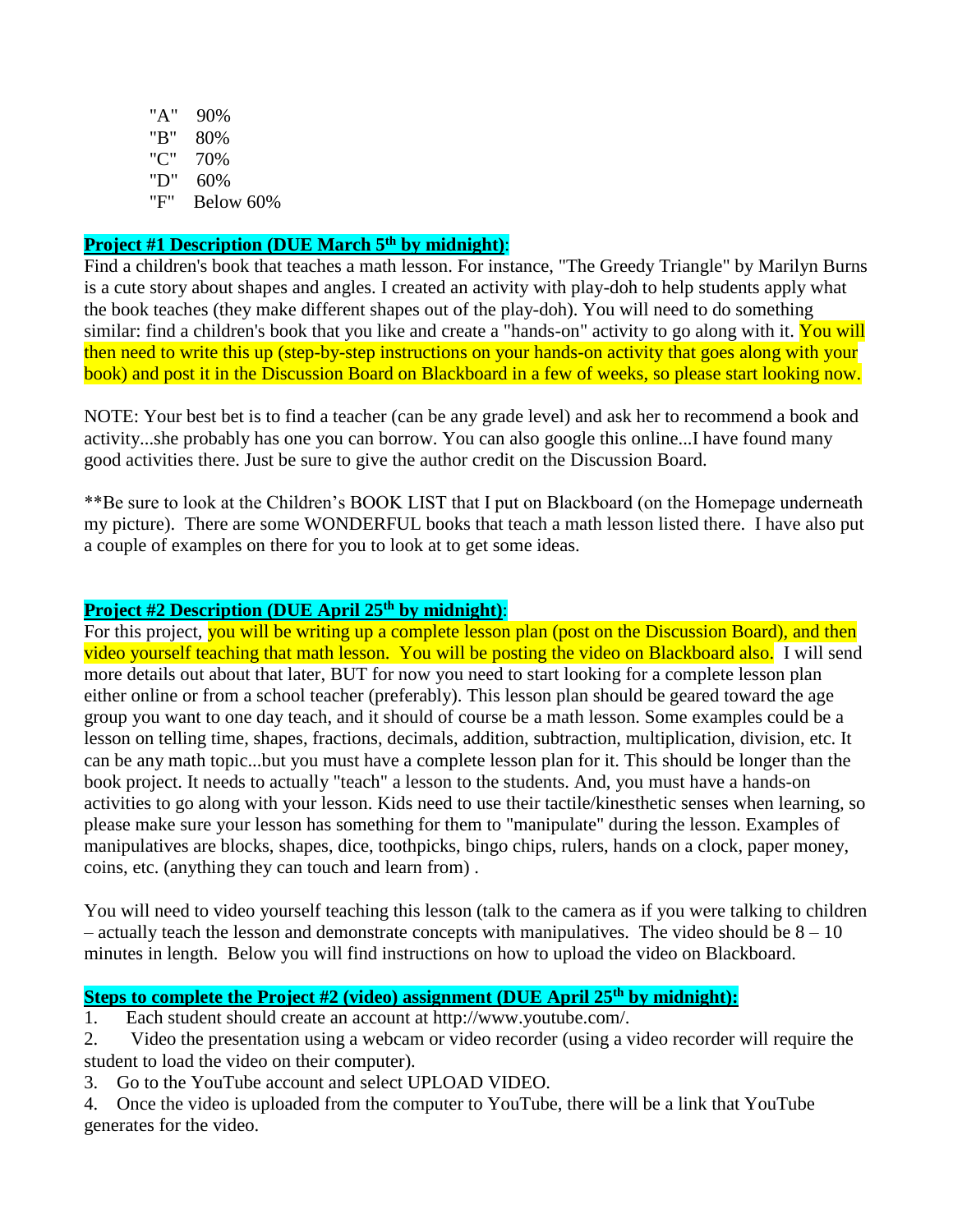5. Copy and paste this link into the Discussion Forum that was created for the assignment in Blackboard.

6. Once it is pasted, all students should be able to click on the link and watch the video.

Before you post your video, please enter the following information for your lesson plan on the Discussion Board in Blackboard (DUE April 25<sup>th</sup> by midnight):

1) Your name

2) Title of your lesson

3) Objective of your lesson (what it will teach)

4) Materials needed for your lesson (anything you or students will use during the lesson)

5) Procedure of lesson (list these in steps - list how you would go about teaching the lesson); be as detailed as possible here (leave directions good enough for a substitute teacher to know how to teach your lesson)

6) Be sure to list your dependent practice for the lesson - what you will have students do WITH your help or in groups/partners

7) List the independent practice - what students will do ALONE to demonstrate that they've learned the lesson

8) Closure - how will you close (summarize) your lesson with your students

# **Homework, Quizzes, and Exams:**

All problems assigned to each section are located in the Homework tab in MyMathLab. Dates for each section are located in your MyMathLab Calendar.

- 1.1 An Introduction to Problem Solving
- 1.2 Polya's Problem-Solving Principles
- 1.3 More Problem-Solving Strategies
- 1.4 Algebra as a Problem-Solving Strategy
- 1.5 Additional Problem-Solving Strategies
- 1.6 Reasoning Mathematically

QUIZ #1

- 2.1 Sets and Operations on Sets
- 2.2 Sets, Counting, and the Whole Numbers
- 2.3 Addition and Subtraction of Whole Numbers
- 2.4 Multiplication and Division of Whole Numbers
- QUIZ #2 (Chapter 2 only)

# EXAM 1(Chapters 1  $& 2 -$  may be taken at home)

- 3.2 Algorithms for Adding and Subtracting Whole Numbers
- 3.3 Algorithms for Multiplication and Division of Whole Numbers
- 3.4 Mental Arithmetic and Estimation
- QUIZ #3 (Chapter 3 only)
- 4.1 Divisibility of Natural Numbers
- 4.2 Tests for Divisibility
- 4.3 Greatest Common Divisors and Least Common Multiples

QUIZ #4 (Chapter 4 only)

# EXAM 2 (Chapters 3 & 4) \*\*MUST BE TAKEN IN A TESTING FACILITY (see details above)

- 5.1 Representation of Integers
- 5.2 Addition and Subtraction of Integers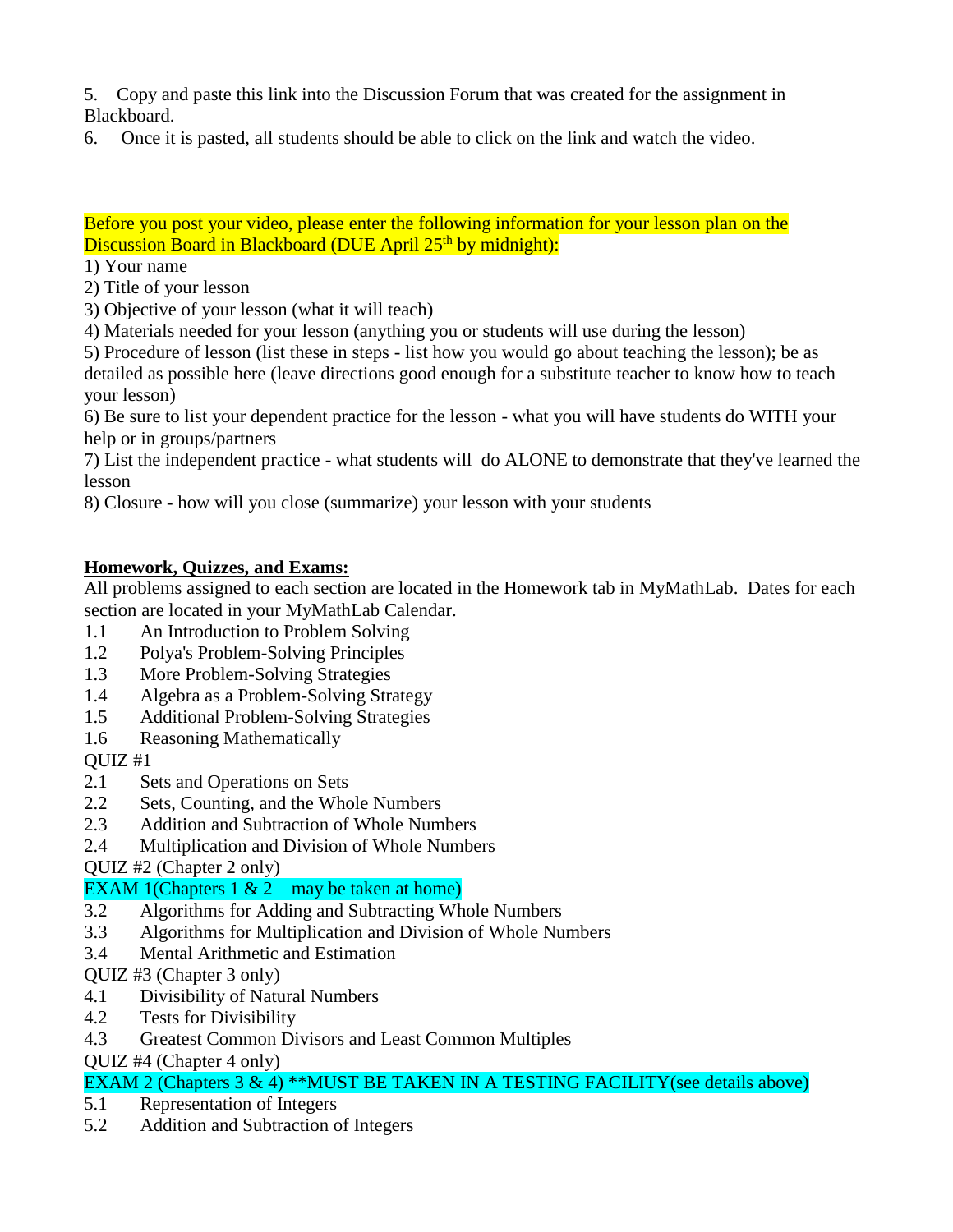- 5.3 Multiplication and Division of Integers
- QUIZ #5 (Chapter 5 only)
- 6.1 The Basic Concepts of Fractions and Rational Numbers
- 6.2 Addition and Subtraction of Fractions
- 6.3 Multiplication and Division of Fractions
- QUIZ #6 (Chapter 6 only)
- 7.1 Decimals and Real Numbers
- 7.2 Computations with Decimals
- 7.3 Proportional Reasoning
- 7.4 Percent

QUIZ #7 (Chapter 7 only) EXAM 3 (Chapters 5, 6,  $& 7 -$  may be taken at home) COMPREHENSIVE FINAL EXAM (Over all chapters) \*\*MUST BE TAKEN IN TESTING FACILITY (see notes above)

### **Other Course Requirements**

Students should have a computer that is Internet accessible, and they should have the ability to navigate through a website, use a chat room, post remarks to a discussion board, and email.

### **Student Responsibilities/Expectations:**

Attendance:

Students are expected to check in to the class often on Blackboard and MyMathLab to find the assignments and communications from the instructor. Since this is an online class, students must be self-motivated to keep up with the due dates, turn in assignments ON TIME, and take Exams as scheduled.

Students in the online section of this class must submit weekly assignments on the due dates to remain enrolled in the class. The instructor reserves the right to administratively drop a student who goes beyond two weeks in turning in online assignments unless the instructor is notified and given a valid reason for late assignments.

### **NTCC Academic Honesty Statement:**

"Students are expected to complete course work in an honest manner, using their intellects and resources designated as allowable by the course instructor. Students are responsible for addressing questions about allowable resources with the course instructor. NTCC upholds the highest standards of academic integrity. This course will follow the NTCC Academic Honesty policy stated in the Student Handbook."

### **Academic Ethics**

The college expects all students to engage in academic pursuits in a manner that is beyond reproach. Students are expected to maintain complete honesty and integrity in their academic pursuit. Academic dishonesty such as cheating, plagiarism, and collusion is unacceptable and may result in disciplinary action. Refer to the student handbook for more information on this subject.

### **ADA Statement:**

It is the policy of NTCC to provide reasonable accommodations for qualified individuals who are students with disabilities. This College will adhere to all applicable federal, state, and local laws,